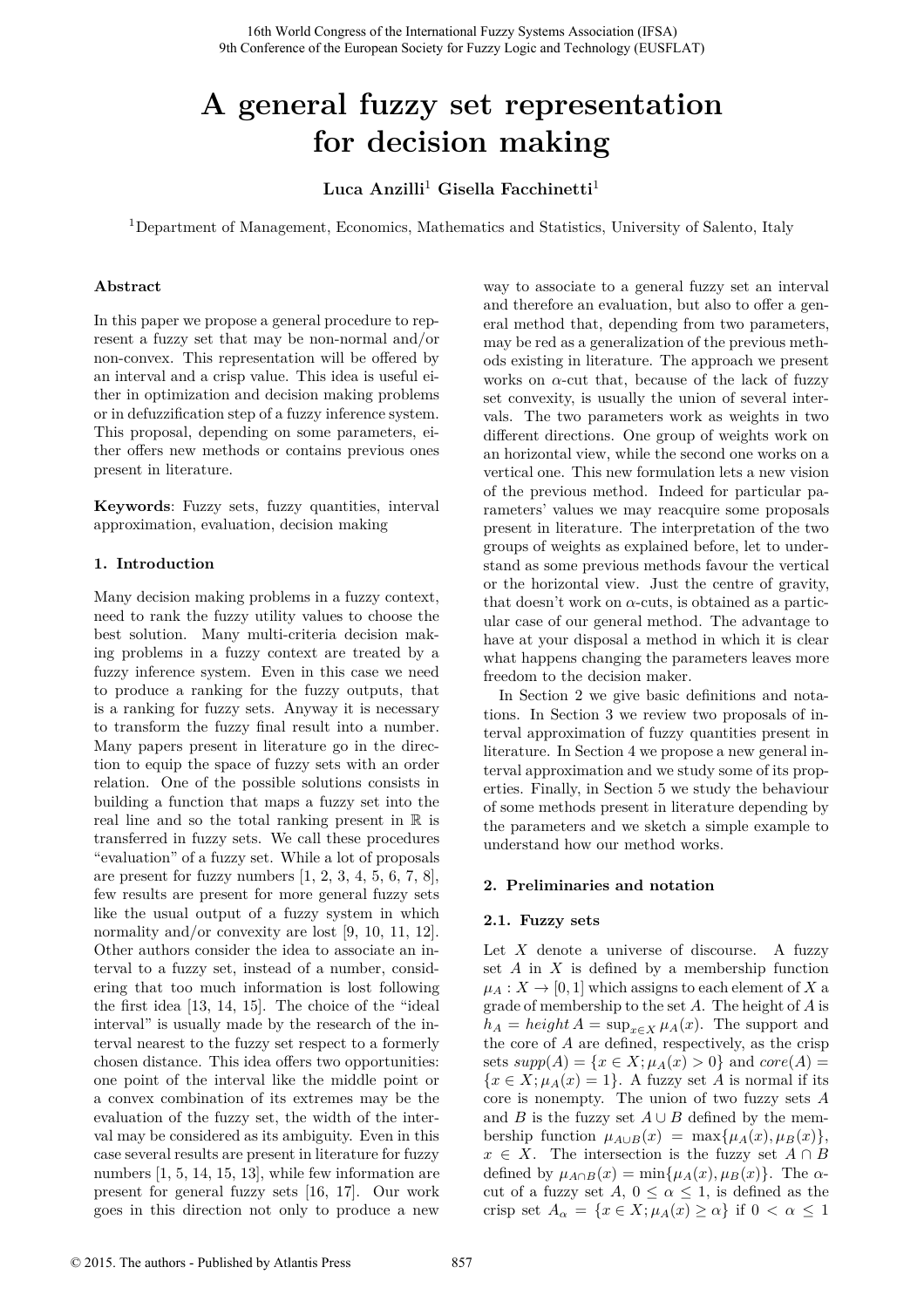

Figure 1: Piecewise linear fuzzy quantity  $(N = 2)$ 

and as the closure of the support if  $\alpha = 0$ . A fuzzy number *A* is a fuzzy set of the real line R with a normal, convex and upper-semicontinuous membership function of bounded support (see, e.g., [18]). Every  $\alpha$ -cut of a fuzzy number is a closed interval  $A_{\alpha} = [a_L(\alpha), a_R(\alpha)]$ , for  $0 \leq \alpha \leq 1$ , where  $a_L(\alpha) = \inf A_\alpha$  and  $a_R(\alpha) = \sup A_\alpha$ .

## **2.2. Fuzzy quantities**

We now introduce the concept of fuzzy quantity as defined in [12, 17].

**Definition 2.1.** Let *N* be a positive integer and let  $a_1, a_2, \ldots, a_{4N}$  be real numbers with  $a_1 < a_2 \leq$  $a_3 < a_4 \le a_5 < a_6 \le a_7 < a_8 \le a_9 < \cdots <$  $a_{4N-2} \le a_{4N-1} < a_{4N}$ . We call fuzzy quantity

$$
A = (a_1, a_2, \dots, a_{4N};
$$
  
\n
$$
h_1, h_2, \dots, h_N, h_{1,2}, h_{2,3}, \dots, h_{N-1,N})
$$
 (1)

where  $0 \le h_j \le 1$  for  $j = 1, ..., N$  and  $0 \le$  $h_{j,j+1} < \min\{h_j, h_{j+1}\}$  for  $j = 1, ..., N-1$ , a fuzzy set defined by a continuous membership function  $\mu : \mathbb{R} \to [0, 1]$ , with  $\mu(x) = 0$  for  $x \le a_1$  or  $x \ge a_{4N}$ , such that for  $j = 1, 2, \ldots, N$ 

- (i)  $\mu$  is strictly increasing in [ $a_{4j-3}, a_{4j-2}$ ], with  $\mu(a_{4j-3}) = h_{j-1,j}$  and  $\mu(a_{4j-2}) = h_j$
- (ii)  $\mu$  is constant in [ $a_{4j-2}, a_{4j-1}$ ], with  $\mu \equiv h_j$ ,
- (iii)  $\mu$  is strictly decreasing in  $[a_{4i-1}, a_{4i}]$ , with  $\mu(a_{4j-1}) = h_j$  and  $\mu(a_{4j}) = h_{j,j+1}$ ,

and for  $j = 1, 2, ..., N - 1$ 

(iv)  $\mu$  is constant in [ $a_{4j}, a_{4j+1}$ ], with  $\mu \equiv h_{j,j+1}$ ,

where  $h_{0,1} = h_{N,N+1} = 0$ . Thus the height of *A* is  $h_A = \max_{j=1,...,N} h_j$ .

We observe that in the case  $N = 1$  the fuzzy quantity defined in (1) is fuzzy convex, that is every *α*-cut  $A_{\alpha}$  is a closed interval. If  $N > 2$  the fuzzy quantity defined in (1) is a non-convex fuzzy set with *N* humps and height  $h_A = \max_{i=1,...,N} h_i$ . Figure 1 shows an example of piecewise linear fuzzy quantity with  $N=2$ .

**Proposition 2.2.** *Let A be a fuzzy quantity as defined in* (1) *with height*  $h_A$ *. Then for each*  $\alpha \in$ 

 $[0, h_A]$  *there exist an integer*  $n_\alpha$ *, with*  $1 \leq n_\alpha \leq N$ *,* and  $A_1^{\alpha}, \ldots, A_{n_{\alpha}}^{\alpha}$  disjoint closed intervals such that

$$
A_{\alpha} = \bigcup_{i=1}^{n_{\alpha}} A_i^{\alpha} = \bigcup_{i=1}^{n_{\alpha}} [a_i^L(\alpha), a_i^R(\alpha)], \qquad (2)
$$

*where we have denoted*  $A_i^{\alpha} = [a_i^L(\alpha), a_i^R(\alpha)]$ *, with*  $A_i^{\alpha} < A_{i+1}^{\alpha}$  (that is  $a_i^R(\alpha) < a_{i+1}^L(\alpha)$ ). Thus  $n_{\alpha}$  is *the number of intervals producing the*  $\alpha$ -*cut*  $A_{\alpha}$ *.* 

From decomposition theorem [18] for fuzzy sets and using previous result, we get the representation

$$
A = \bigcup_{\alpha \in [0, h_A]} \alpha A_{\alpha} = \bigcup_{\alpha \in [0, h_A]} \alpha \bigcup_{i=1}^{n_{\alpha}} A_i^{\alpha} = \bigcup_{\alpha \in [0, h_A]} \bigcup_{i=1}^{n_{\alpha}} \alpha A_i^{\alpha}
$$
(3)

and thus the fuzzy quantity *A* is identified by the family of closed intervals

$$
\mathcal{A} = \{A_i^{\alpha}; i = 1, \dots, n_{\alpha}, 0 \le \alpha \le h_A\}.
$$
 (4)

# **3. Interval approximation of a fuzzy quantity: previous proposals**

In this section we present the two proposals of interval approximation of a general fuzzy set we have found in literature. The first is due to Ralescu [16] and the second has been proposed by Anzilli and Facchinetti in [17]. The Ralescu proposal is for normal sets that may be not convex, but may be easily rewritten in the non-normal case. We prove that proposal [17], although very general, does not contain as particular case the Ralescu idea.

## **3.1. Ralescu average level set [16]**

In [16] an interval approximation (the "average level set") of a fuzzy set *A* is defined, on the basis of the Kudo-Aumann integral [19]. If *A* is a fuzzy quantity with  $h_A = 1$ , the approximation interval is

$$
C^{1}(A) = [c_L^1, c_R^1] = \left[\int_0^1 \inf A_{\alpha} \, d\alpha, \int_0^1 \sup A_{\alpha} \, d\alpha\right].
$$
\n(5)

Note that from (2) it can be written as

$$
\left[\int_0^1 a_1^L(\alpha) \, d\alpha, \int_0^1 a_{n_\alpha}^R(\alpha) \, d\alpha\right].
$$

We observe that if  $h_A < 1$  the approximation interval is obtained by normalization

$$
\left[\frac{1}{h_A} \int_0^{h_A} \inf A_\alpha \, d\alpha, \frac{1}{h_A} \int_0^{h_A} \sup A_\alpha \, d\alpha\right]. \tag{6}
$$

#### **3.2. Anzilli and Facchinetti proposal [17]**

In [17] Anzilli and Facchinetti proposed a procedure to approximate a fuzzy quantity *A* with the interval

$$
C_{p,f}^2(A) = [c_L^2, c_R^2]
$$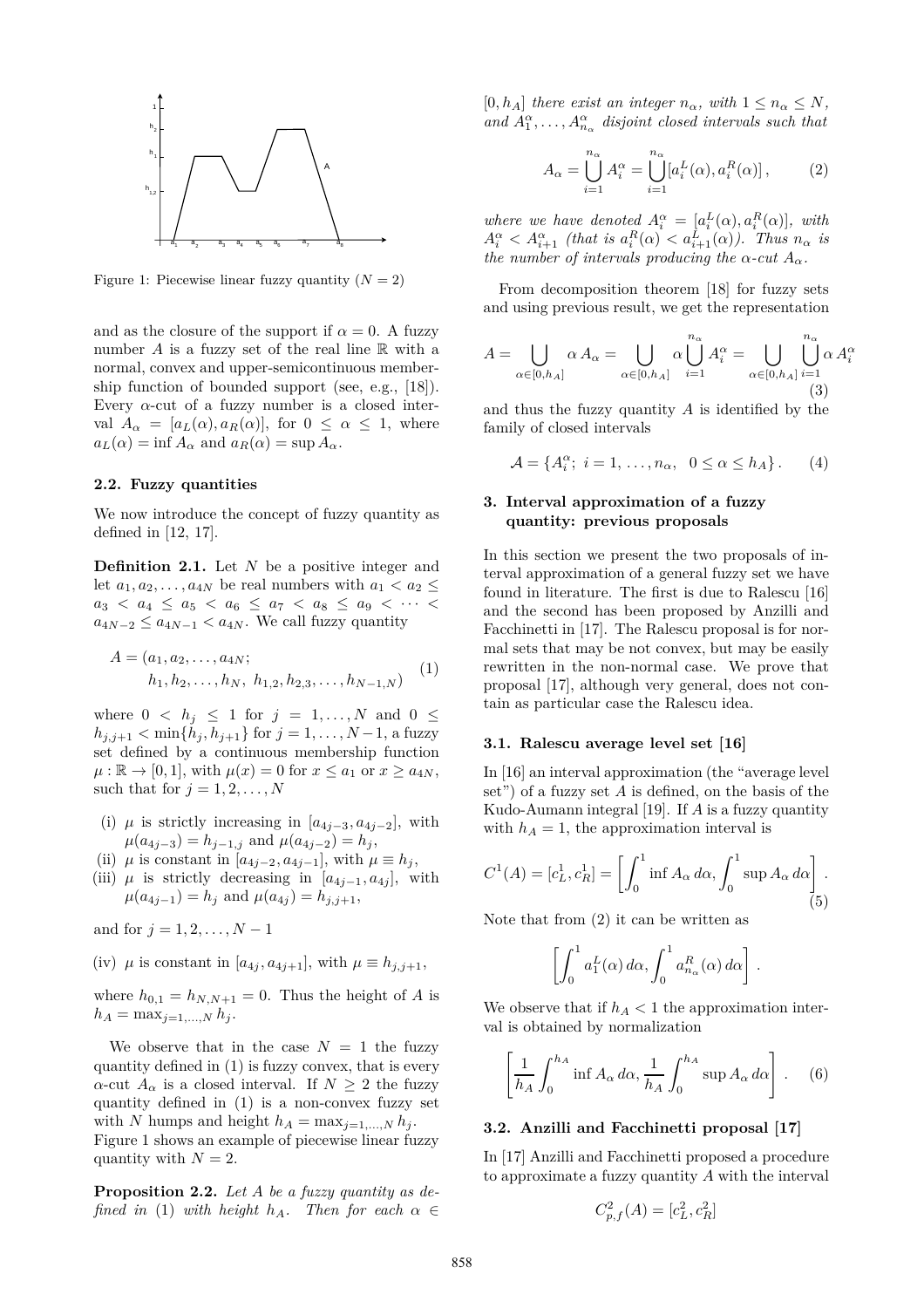given by

$$
c_L^2 = \int_0^{h_A} \sum_{i=1}^{n_\alpha} a_i^L(\alpha) p_i(\alpha) f(\alpha) d\alpha
$$
  

$$
c_R^2 = \int_0^{h_A} \sum_{i=1}^{n_\alpha} a_i^R(\alpha) p_i(\alpha) f(\alpha) d\alpha,
$$
 (7)

where, for each level  $\alpha$ , the weights  $p(\alpha)$  =  $(p_i(\alpha))_{i=1,\ldots,n_\alpha}$  satisfy the properties

$$
p_i(\alpha) \ge 0 \qquad \sum_{i=1}^{n_{\alpha}} p_i(\alpha) = 1, \qquad (8)
$$

and the weighting function  $f \geq 0$  is such that

$$
\int_0^{h_A} f(\alpha) \, d\alpha = 1 \, .
$$

In [17] it is shown that (7) includes, for suitable choices of weights  $(p, f)$ , the procedures given in [1, 2, 5, 6, 9, 10, 11, 12].

## **3.3. Comparison between the two previous proposals**

If we desire to compare the two proposed methods, we need to note that Ralescu approximation interval is obtained in the following way: starting from a fuzzy set A not necessarily convex, Ralescu defines the approximation interval of *A* as the Kudo-Aumann integral of the  $\alpha$ -cuts  $A_{\alpha}$  with respect to the Lebesgue measure on [0*,* 1]. This procedure, roughly speaking, transforms *A* in a convex fuzzy set, that is a fuzzy number. The approximation interval we propose has left (right) endpoint defined as the Lebesgue integral of the weighted average of all the left (right) endpoints of of the several intervals that produce every  $\alpha$ -cut. As the weights of the last average are one of the two parameters  $p_i(\alpha)$  present in the proposal, are there some possibility that Ralescu and our proposals become equal? The unique way is that for every  $\alpha$ , the vector  $p_i(\alpha)$ should be such that the unique component different from zero is the first (the last in the right part). The following lines exhibits a counterexample that shows that our request is impossible as we should have two different weights vectors at the same level *α*.

We consider the fuzzy quantity shown in Figure 2. Note that the height of *A* is  $h_A = h_2 = 1$ . Taking into account that the function  $n_{\alpha}$  is given by

$$
n_{\alpha} = \begin{cases} 1 & 0 \le \alpha \le h_{1,2} \\ 2 & h_{1,2} < \alpha \le h_1 \\ 1 & h_1 < \alpha \le 1, \end{cases}
$$

the interval approximation (for normalized fuzzy



Figure 2: Piecewise linear fuzzy quantity  $(N = 2)$ 

quantities) proposed by Ralescu (5) is

$$
c_L^1 = \int_0^1 \inf A_\alpha \, d\alpha = \int_0^1 a_1^L(\alpha) \, d\alpha
$$
  

$$
c_R^1 = \int_0^1 \sup A_\alpha \, d\alpha = \int_0^{h_{1,2}} a_1^R(\alpha) \, d\alpha + \int_{h_{1,2}}^{h_1} a_2^R(\alpha) \, d\alpha
$$
  

$$
+ \int_{h_1}^1 a_1^R(\alpha) \, d\alpha.
$$

The interval approximation (7) with  $f(\alpha) = 1$  gives

$$
c_L^2 = \int_0^{h_{1,2}} a_1^L(\alpha) p_1(\alpha) d\alpha + \int_{h_{1,2}}^{h_1} [a_1^L(\alpha) p_1(\alpha) + a_2^L(\alpha) p_2(\alpha)] d\alpha + \int_{h_1}^1 a_1^L(\alpha) p_1(\alpha) d\alpha c_R^2 = \int_0^{h_{1,2}} a_1^R(\alpha) p_1(\alpha) d\alpha + \int_{h_{1,2}}^{h_1} [a_1^R(\alpha) p_1(\alpha) + a_2^R(\alpha) p_2(\alpha)] d\alpha + \int_{h_1}^1 a_1^R(\alpha) p_1(\alpha) d\alpha.
$$

Then, observing that  $p_1(\alpha) = 1$  for  $0 \leq \alpha \leq h_{1,2}$  or  $h_1 < \alpha \leq 1$ , we have

$$
c_L^2 = c_L^1 \iff \begin{cases} p_1(\alpha) = 1\\ p_2(\alpha) = 0 \end{cases} \quad h_{1,2} \le \alpha \le h_1
$$

and

$$
c_R^2 = c_R^1 \iff \begin{cases} p_1(\alpha) = 0 & h_{1,2} \le \alpha \le h_1 \\ p_2(\alpha) = 1 & \end{cases}
$$

The previous conditions can not be fulfilled simultaneously. Thus (5) cannot be obtained from (7) for any choice of weights *p*.

### **4. Interval approximation of a fuzzy quantity: a new proposal**

If we wish overlay the problems we have found in comparison Ralescu and our proposal we need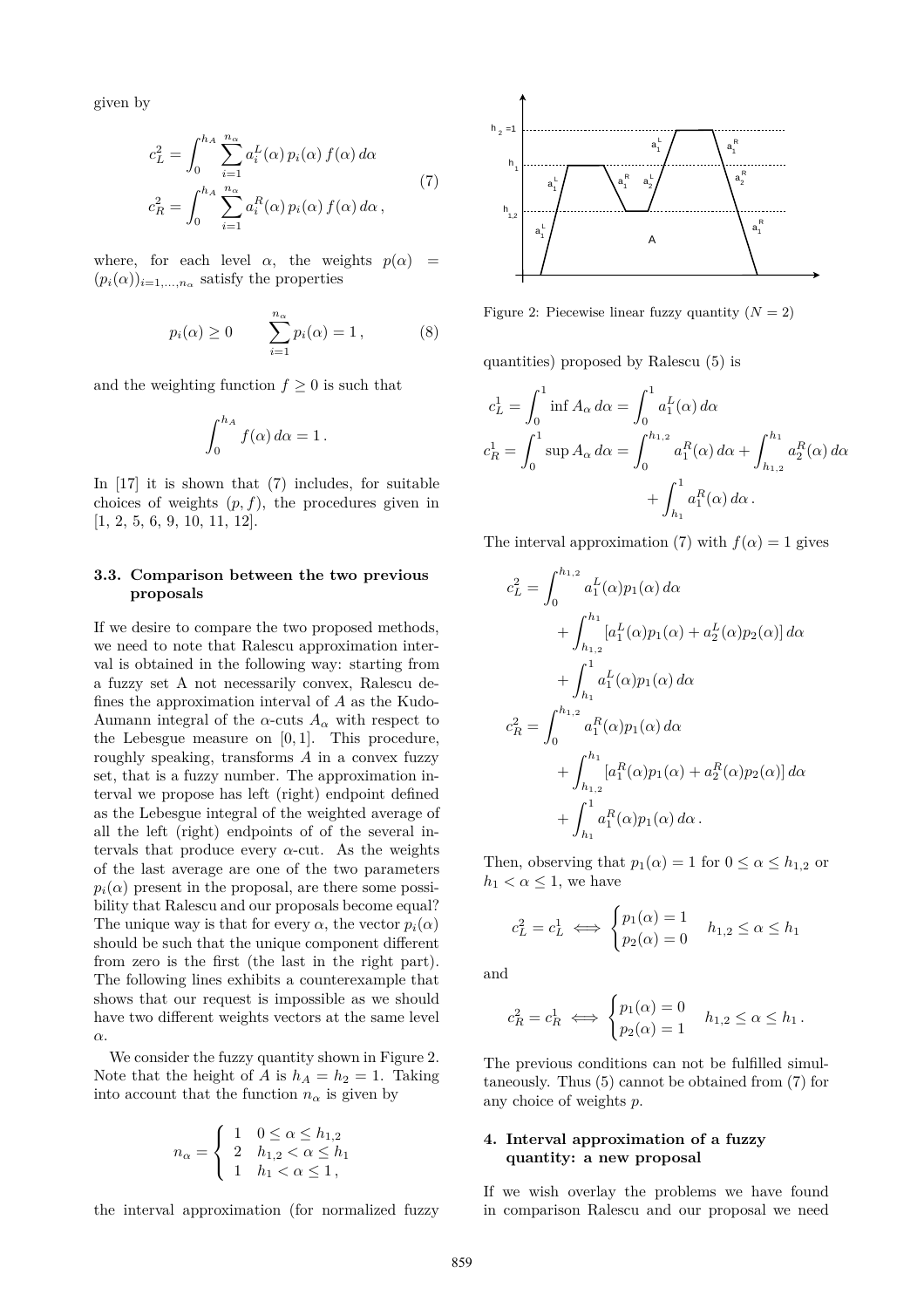to change our method introducing two different weights  $p_i^L$  and  $p_i^R$  that work on the left end right side of every interval that produces every  $\alpha$ -cut. Obviously this new proposal extends our proposal (7). Its generality gives more freedom to decision maker and the presence of different weights lets the possibility to connect this idea with general averaging operators like OWA ones.

To start, it is convenient to approach the problem considering the family of the intervals which produce all the  $\alpha$ -cuts of the fuzzy quantity, that is the family  $A$  defined in  $(4)$ . We define the approximation interval of a fuzzy quantity *A* as the interval which achieves the minimum of the weighted mean of the squared distances between the intervals which belong to  $A$  and a generic interval.

We use the distance  $d_2$  between two closed intervals  $I_1 = [a_1, b_1]$  and  $I_2 = [a_2, b_2]$  defined by

$$
d_2(I_1, I_2) = ((a_1 - a_2)^2 + (b_1 - b_2)^2)^{1/2}
$$

**Definition 4.1.** We say that the closed interval  $C_{p,f}^*(A) = [c_L^*, c_R^*]$  is an interval approximation of the fuzzy quantity *A* with respect to  $(p, f)$  if it minimizes the weighted mean of the squared distances

$$
\mathcal{D}^{(2)}(C; \mathcal{A}) = \int_0^{h_A} \sum_{i=1}^{n_{\alpha}} (c_L - a_i^L(\alpha))^2 p_i^L(\alpha) f(\alpha) d\alpha
$$

$$
+ \int_0^{h_A} \sum_{i=1}^{n_{\alpha}} (c_R - a_i^R(\alpha))^2 p_i^R(\alpha) f(\alpha) d\alpha
$$

among all the closed intervals  $C = [c_L, c_R], c_L \leq$ *c<sub>R</sub>*, where, for each level  $\alpha$ , the weights  $p(\alpha)$  =  $(p_i^L(\alpha), p_i^R(\alpha))_{i=1,\dots,n_\alpha}$  satisfy the properties

$$
p_i^L(\alpha) \ge 0 \qquad \sum_{i=1}^{n_\alpha} p_i^L(\alpha) = 1
$$

and

$$
p_i^R(\alpha) \ge 0 \qquad \sum_{i=1}^{n_\alpha} p_i^R(\alpha) = 1,
$$

and the weighting function  $f \geq 0$  is such that

$$
\int_0^{h_A} f(\alpha) \, d\alpha = 1 \, .
$$

**Theorem 4.2.** Let  $g : \mathbb{R}^2 \to \mathbb{R}$  be the function *defined by*

$$
g(c_L, c_R) = \int_0^{h_A} \sum_{i=1}^{n_{\alpha}} (c_L - a_i^L(\alpha))^2 p_i^L(\alpha) f(\alpha) d\alpha + \int_0^{h_A} \sum_{i=1}^{n_{\alpha}} (c_R - a_i^R(\alpha))^2 p_i^R(\alpha) f(\alpha) d\alpha.
$$

*Then the minimum of g is achieved at*  $(c_L^*, c_R^*)$  *given by*

$$
c_L^* = \int_0^{h_A} \sum_{i=1}^{n_\alpha} a_i^L(\alpha) p_i^L(\alpha) f(\alpha) d\alpha
$$
  

$$
c_R^* = \int_0^{h_A} \sum_{i=1}^{n_\alpha} a_i^R(\alpha) p_i^R(\alpha) f(\alpha) d\alpha.
$$
 (9)

*Proof.* We have to minimize the function *g* with respect to *c<sup>L</sup>* and *cR*. Then

$$
\frac{\partial g}{\partial c_L}(c_L, c_R) = 2 \int_0^{h_A} \sum_{i=1}^{n_\alpha} (c_L - a_i^L(\alpha)) p_i^L(\alpha) f(\alpha) d\alpha
$$

$$
\frac{\partial g}{\partial c_R}(c_L, c_R) = 2 \int_0^{h_A} \sum_{i=1}^{n_\alpha} (c_R - a_i^R(\alpha)) p_i^R(\alpha) f(\alpha) d\alpha
$$

Letting  $\frac{\partial g}{\partial c_L}(c_L, c_R) = \frac{\partial g}{\partial c_R}(c_L, c_R) = 0$  we get (9). Furthermore, we obtain

$$
\frac{\partial^2 g}{\partial c_L^2}(c_L, c_R) = 2 \int_0^{h_A} f(\alpha) d\alpha = 2
$$

$$
\frac{\partial^2 g}{\partial c_R^2}(c_L, c_R) = 2 \int_0^{h_A} f(\alpha) d\alpha = 2
$$

$$
\frac{\partial^2 g}{\partial c_L \partial c_R}(c_L, c_R) = \frac{\partial^2 g}{\partial c_R \partial c_L}(c_L, c_R) = 0
$$

and thus

*.*

$$
\det \begin{bmatrix} \frac{\partial^2 g}{\partial c_L^2}(c_L, c_R) & \frac{\partial^2 g}{\partial c_R \partial c_L}(c_L, c_R) \\ \frac{\partial^2 g}{\partial c_L \partial c_R}(c_L, c_R) & \frac{\partial^2 g}{\partial c_R^2}(c_L, c_R) \end{bmatrix} = 4 > 0
$$

and  $\frac{\partial^2 g}{\partial c_L^2}(c_L, c_R) = 2 > 0$ . Then  $(c_L^*, c_R^*)$  minimizes  $q(c_L, c_R)$ .  $\Box$ 

In the following result we give a sufficient condition on the weights *p* to ensure that  $c_L^* \leq c_R^*$ .

**Theorem 4.3.** *Let us assume that the weights p satisfy the following condition:*

(H) For any 
$$
\alpha \in [0, h_A]
$$
  
\n(i) if  $n_{\alpha} = 2$  then  $(p_1^L(\alpha), p_2^L(\alpha)) =$   
\n(1,0) and  $(p_1^R(\alpha), p_2^R(\alpha)) = (0,1)$  or  
\n $(p_1^L(\alpha), p_2^L(\alpha)) = (p_1^R(\alpha), p_2^R(\alpha));$   
\n(ii) if  $n_{\alpha} \geq 3$  there exist  $j_{\alpha}, k_{\alpha} \in$   
\n $\{1, 2, ..., n_{\alpha}\}$  with  $j_{\alpha} \leq k_{\alpha}$  such that  
\n
$$
\begin{cases}\np_i^L(\alpha) = p_i^R(\alpha) & \forall i : j_{\alpha} \leq i \leq k_{\alpha}, \\
p_i^L(\alpha) = 0 & \forall i > k_{\alpha},\n\end{cases}
$$

*Then the approximation interval of the fuzzy quantity A with respect to* (*p, f*) *is the closed interval*

 $p_i^R(\alpha) = 0$   $\forall i < j_\alpha$ .

$$
C_{p,f}^*(A) = [c_L^*, c_R^*]
$$

*where*  $c_L^*$  *and*  $c_R^*$  *are given by* (9)*.* 

 $\mathbf{I}$ 

*Proof.* Assume that the weights *p* satisfy condition (H). We have only to show that  $c_L^* \leq c_R^*$ . To this end, it is enough to prove that for every  $\alpha \in [0, h_A]$ we have

$$
\sum_{i=1}^{n_{\alpha}} a_i^L(\alpha) p_i^L(\alpha) \le \sum_{i=1}^{n_{\alpha}} a_i^R(\alpha) p_i^R(\alpha).
$$
 (10)

Indeed, from (10) it follows that

$$
c_L^* = \int_0^{h_A} \sum_{i=1}^{n_\alpha} a_i^L(\alpha) p_i^L(\alpha) f(\alpha) d\alpha
$$
  
 
$$
\leq \int_0^{h_A} \sum_{i=1}^{n_\alpha} a_i^R(\alpha) p_i^R(\alpha) f(\alpha) d\alpha = c_R^*.
$$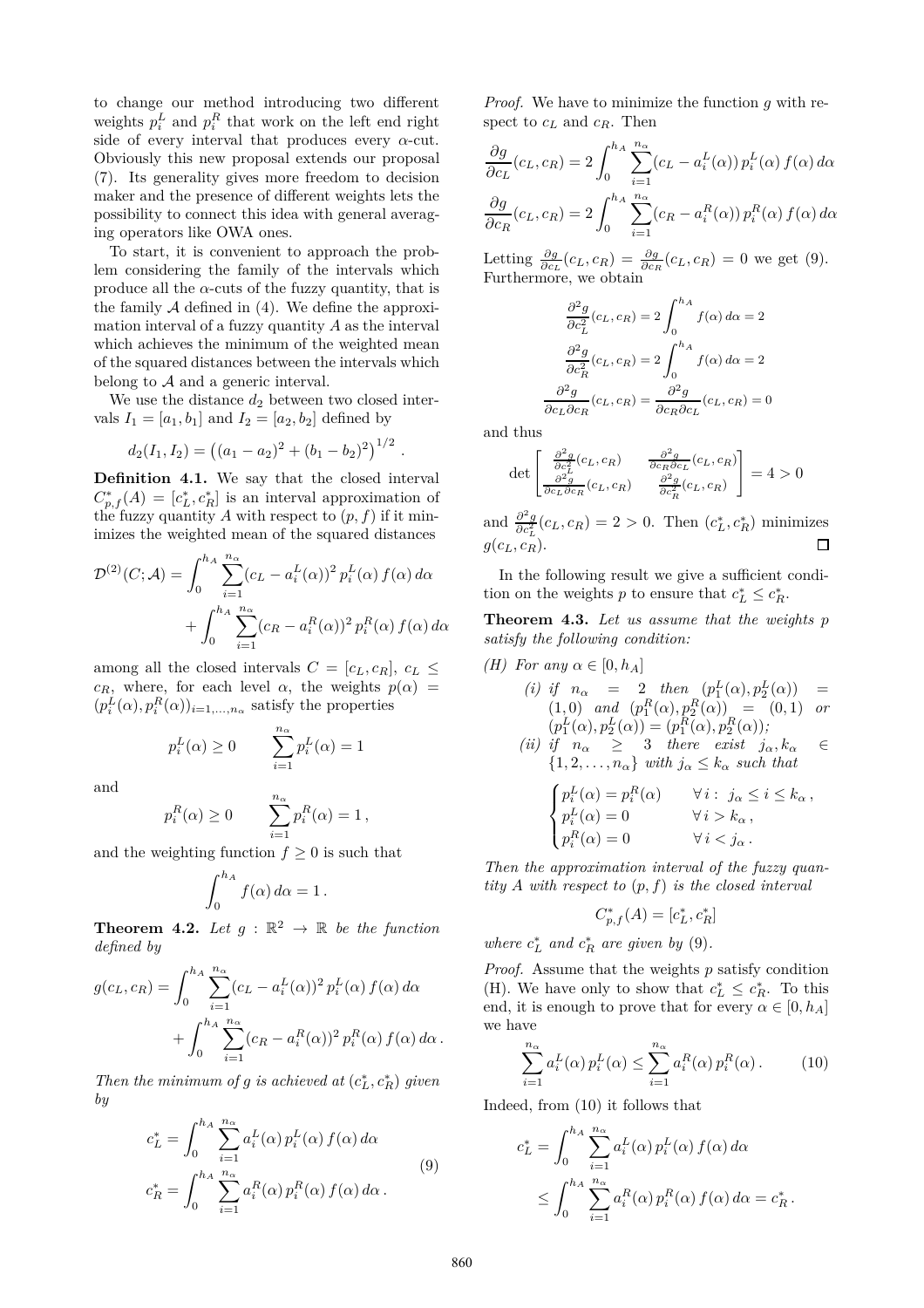We now prove (10) for each  $\alpha \in [0, h_A]$  fixed. If  $n_{\alpha} = 1$  then  $p_1^L(\alpha) = p_1^R(\alpha) = 1$  and so (10) follows since  $a_1^L(\alpha) \leq a_1^R(\alpha)$ . If  $n_\alpha = 2$  and  $(p_1^L(\alpha), p_2^L(\alpha)) = (1, 0)$  and  $(p_1^R(\alpha), p_2^R(\alpha)) = (0, 1)$ then

$$
\sum_{i=1}^{n_{\alpha}} a_i^L(\alpha) p_i^L(\alpha) = a_1^L(\alpha) \le a_2^R(\alpha) = \sum_{i=1}^{n_{\alpha}} a_i^R(\alpha) p_i^R(\alpha)
$$

and thus (10) holds. If  $n_{\alpha} = 2$  and  $(p_1^L(\alpha), p_2^L(\alpha)) =$  $(p_1^R(\alpha), p_2^R(\alpha))$  then

$$
\sum_{i=1}^{n_{\alpha}} a_i^L(\alpha) p_i^L(\alpha) \le \sum_{i=1}^{n_{\alpha}} a_i^R(\alpha) p_i^L(\alpha) = \sum_{i=1}^{n_{\alpha}} a_i^R(\alpha) p_i^R(\alpha)
$$

Let us consider the case when  $\sum$ t us consider the case when  $n_{\alpha} \geq 3$ . We let  $q = k_{\alpha} \choose i = j_{\alpha}} p_i^L(\alpha) = \sum_{i=j_{\alpha}}^{k_{\alpha}} p_i^R(\alpha)$ . Then, observing that

$$
1 = \sum_{i=1}^{n_{\alpha}} p_i^L(\alpha) = \sum_{i=1}^{k_{\alpha}} p_i^L(\alpha) = \sum_{i=1}^{j_{\alpha}-1} p_i^L(\alpha) + q
$$

and

$$
1 = \sum_{i=1}^{n_{\alpha}} p_i^R(\alpha) = \sum_{i=j_{\alpha}}^{n_{\alpha}} p_i^R(\alpha) = \sum_{i=k_{\alpha}+1}^{n_{\alpha}} p_i^R(\alpha) + q_i
$$

we obtain

$$
\sum_{i=1}^{j_{\alpha}-1} p_i^L(\alpha) = \sum_{i=k_{\alpha}+1}^{n_{\alpha}} p_i^R(\alpha) = 1 - q.
$$

Then, taking into account that  $a_i^L(\alpha) \leq a_i^R(\alpha) \leq$  $a_{i+1}^L(\alpha) \le a_{i+1}^R(\alpha)$  for any *i*, we have

$$
\sum_{i=1}^{n_{\alpha}} a_i^L(\alpha) p_i^L(\alpha) = \sum_{i=1}^{j_{\alpha}-1} a_i^L(\alpha) p_i^L(\alpha) + \sum_{i=j_{\alpha}}^{k_{\alpha}} a_i^L(\alpha) p_i^L(\alpha)
$$
  

$$
\leq a_{j_{\alpha}}^L(\alpha)(1-q) + \sum_{i=j_{\alpha}}^{k_{\alpha}} a_i^R(\alpha) p_i^R(\alpha)
$$
  

$$
\leq \sum_{i=k_{\alpha}+1}^{n_{\alpha}} a_i^R(\alpha) p_i^R(\alpha) + \sum_{i=j_{\alpha}}^{k_{\alpha}} a_i^R(\alpha) p_i^R(\alpha)
$$
  

$$
= \sum_{i=1}^{n_{\alpha}} a_i^R(\alpha) p_i^R(\alpha)
$$

that is  $(10)$ .

**Remark 4.4.** The interval approximation  $C_{p,f}^*(A)$ given in (9) contains as a special case the Ralescu approximation  $C^1(A)$  given in (5).

To show this, let us consider the weights defined for  $\alpha \in [0, h_A]$  and  $i = 1, \ldots, n_\alpha$  by

$$
p_i^L(\alpha) = \begin{cases} 1 & i = 1 \\ 0 & i > 1 \end{cases} \qquad p_i^R(\alpha) = \begin{cases} 1 & i = n_\alpha \\ 0 & i < n_\alpha \end{cases} \tag{11}
$$

Note that they satisfy condition (H) given in Theorem 4.3, with  $j_{\alpha} = 2$  and  $k_{\alpha} = n_{\alpha} - 1$  for  $n_{\alpha} \geq 3$ . The approximation interval obtained from (9) using the weights (11) is

$$
C_{p,f}^*(A) = \left[ \int_0^{h_A} a_1^L(\alpha) f(\alpha) d\alpha, \int_0^{h_A} a_{n_\alpha}^R(\alpha) f(\alpha) d\alpha \right]
$$

and thus, for  $f(\alpha) = 1/h_A$ , it matches the approximation interval  $C^1(A)$  given in (5) and (6).

**Remark 4.5.** The interval approximation  $C_{p,f}^*(A)$ given in (9) contains as a special case  $C_{p,f}^2(A)$  given in (7).

In order to see this, we consider the weights  $p_i$  as in (8) and let, for any  $\alpha$ ,  $p_i^L(\alpha) = p_i^R(\alpha) = p_i(\alpha)$  for  $i = 1, \ldots, n_{\alpha}$ . Observe that these weights satisfy condition (H) choosing  $j_{\alpha} = 1$  and  $k_{\alpha} = n_{\alpha}$  for any  $\alpha$ . Furthermore, it follows immediately that the corresponding approximation interval  $C^*_{p,f}(A)$ matches  $C_{p,f}^2(A)$ .

We now study some properties of the approximation interval  $C^*_{p,f}(A)$ .

**Proposition 4.6.** *The interval approximation operator satisfies the following properties:*

*(i) invariance under translations, that is*

$$
C_{p,f}^*(A+z) = C_{p,f}^*(A) + z \qquad \forall z \in \mathbb{R};
$$

*(ii) positive scale invariance, that is*

$$
C_{p,f}^*(z \cdot A) = z \cdot C_{p,f}^*(A) \qquad \forall z > 0.
$$

*Proof.* Let us prove (i). We have

$$
A_{\alpha} = \bigcup_{i=1}^{n_{\alpha}} A_i^{\alpha} = \bigcup_{i=1}^{n_{\alpha}} [a_i^L(\alpha), a_i^R(\alpha)]
$$

where  $n_{\alpha}$  is the number of intervals producing the *α*-cut  $A_{\alpha}$ . Thus for any  $z \in \mathbb{R}$ 

$$
(A+z)_{\alpha} = \bigcup_{i=1}^{n_{\alpha}} (A+z)_{i}^{\alpha} = \bigcup_{i=1}^{n_{\alpha}} [a_{i}^{L}(\alpha) + z, a_{i}^{R}(\alpha) + z].
$$

Then from (9)

$$
c_L^*(A + z) = \int_0^{h_A} \sum_{i=1}^{n_\alpha} (a_i^L(\alpha) + z) p_i^L(\alpha) f(\alpha) d\alpha
$$
  
= 
$$
\int_0^{h_A} \sum_{i=1}^{n_\alpha} a_i^L(\alpha) p_i^L(\alpha) f(\alpha) d\alpha + z
$$
  
= 
$$
c_L^*(A) + z
$$

In a similar way we get  $c_R^*(A + z) = c_R^*(A) + z$ . Let us prove (ii). For any  $z > 0$  we have

$$
(z \cdot A)_{\alpha} = \bigcup_{i=1}^{n_{\alpha}} (z \cdot A)_{i}^{\alpha} = \bigcup_{i=1}^{n_{\alpha}} [z \cdot a_{i}^{L}(\alpha), z \cdot a_{i}^{R}(\alpha)]
$$

 $\Box$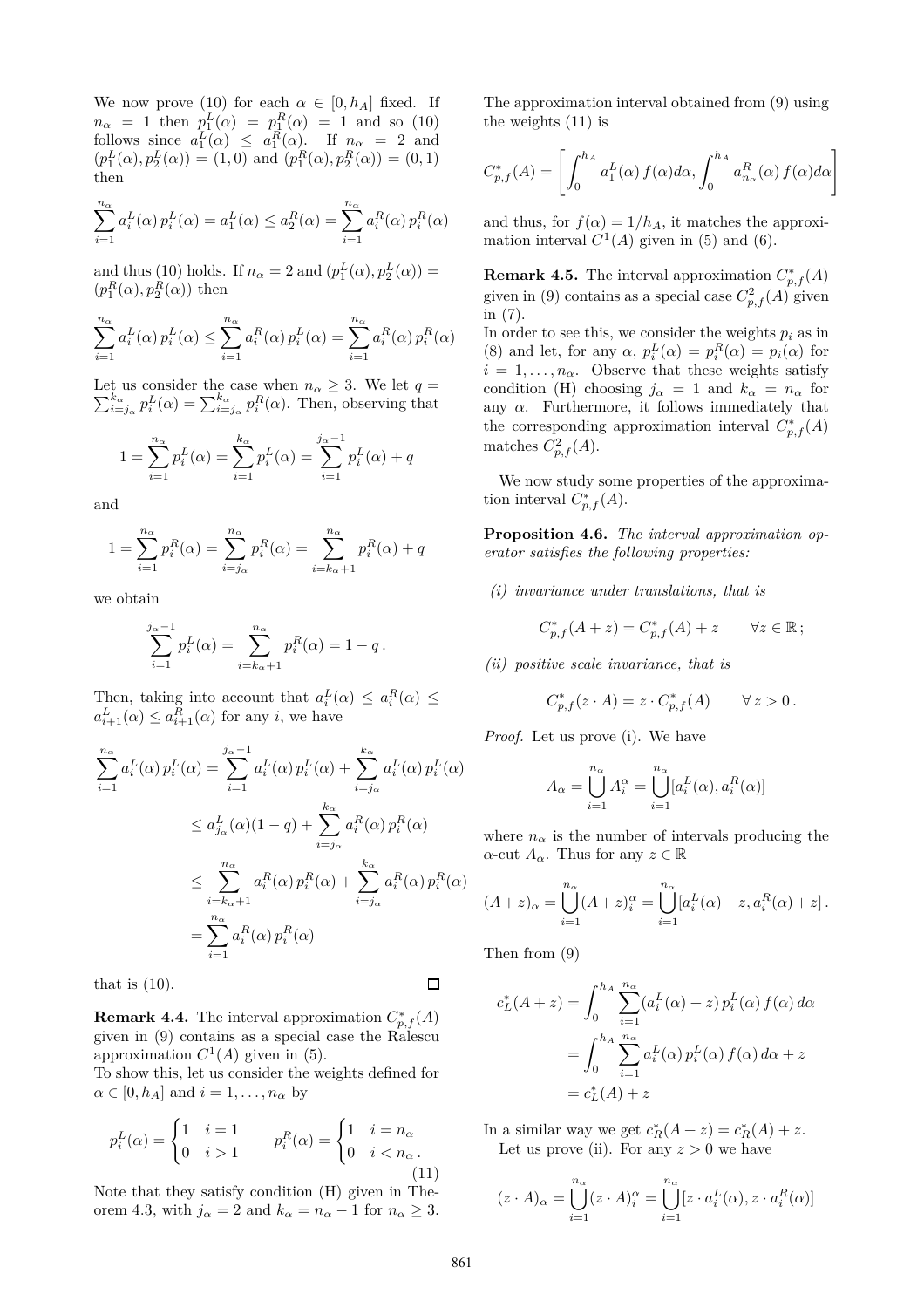and thus

$$
c_L^*(z \cdot A) = \int_0^{h_A} \sum_{i=1}^{n_\alpha} (z \cdot a_i^L(\alpha)) p_i^L(\alpha) f(\alpha) d\alpha
$$
  
=  $z \cdot \int_0^{h_A} \sum_{i=1}^{n_\alpha} a_i^L(\alpha) p_i^L(\alpha) f(\alpha) d\alpha$   
=  $z \cdot c_L^*(A)$ 

In a similar way we get  $c_R^*(z \cdot A) = z \cdot c_R^*(A)$ .  $\Box$ 

**Remark 4.7.** Observe that property (ii) doesn't hold for  $z < 0$ . Indeed, in this case we have

$$
(z \cdot A)_{\alpha} = \bigcup_{i=1}^{n_{\alpha}} (z \cdot A)_{i}^{\alpha} = \bigcup_{i=1}^{n_{\alpha}} [z a_{i}^{R}(\alpha), z a_{i}^{L}(\alpha)]
$$

and thus

$$
c_L^*(z \cdot A) = \int_0^{h_A} \sum_{i=1}^{n_\alpha} (z \cdot a_i^R(\alpha)) p_i^L(\alpha) f(\alpha) d\alpha
$$

$$
= z \cdot \int_0^{h_A} \sum_{i=1}^{n_\alpha} a_i^R(\alpha) p_i^L(\alpha) f(\alpha) d\alpha
$$

which is, in general, different from

$$
z \cdot c_R^*(A) = z \cdot \int_0^{h_A} \sum_{i=1}^{n_{\alpha}} a_i^R(\alpha) p_i^R(\alpha) f(\alpha) d\alpha.
$$

Of course, if  $p_i^L(\alpha) = p_i^R(\alpha)$  for any *i*, property (ii) holds for any  $z \in \mathbb{R} \setminus \{0\}.$ 

#### **5. Application to decision making**

As we have underlined, the advantage to dispose of an interval that approximates a fuzzy set and not only a value, is that the interval may offer two informations: a value (it is enough to choose one of its point as evaluation) and a dimension (its length as ambiguity). In this section we propose as evaluation of the fuzzy quantity *A* the midpoint of the approximating interval defined in (9) given by

$$
V_{p,f}(A) = \frac{c_L^* + c_R^*}{2} \tag{12}
$$

that is

$$
V_{p,f}(A) =
$$
  
=  $\frac{1}{2} \int_0^{h_A} \sum_{i=1}^{n_\alpha} \left( a_i^L(\alpha) p_i^L(\alpha) + a_i^R(\alpha) p_i^R(\alpha) \right) f(\alpha) d\alpha$   
=  $\int_0^{h_A} \frac{\sum_{i=1}^{n_\alpha} \left( a_i^L(\alpha) p_i^L(\alpha) + a_i^R(\alpha) p_i^R(\alpha) \right)}{\sum_{i=1}^{n_\alpha} \left( p_i^L(\alpha) + p_i^R(\alpha) \right)}$   $f(\alpha) d\alpha$ . (13)

This formula shows that the evaluation works on two different directions: one horizontal and one vertical. The horizontal aggregation is obtained, for every  $\alpha$  fixed, as a weighted average of the endpoints of intervals that produce the  $\alpha$ -cut  $A_{\alpha}$ . The vertical aggregation is offered by the weighting function *f*.

Looking at (9) and (13) we see that all depends on parameters  $p_i^L$ ,  $p_i^R$  ad  $f$ . The level of freedom that the decision maker has is connected with these quantities.

To better understand as they work, we start with the parameters, we have shown in [12, 17], offer the evaluations proposed by Fortemps and Roubens [9], Yager and Filev [10, 11], Anzilli and Facchinetti [12, 17] and Center of Gravity (COG), as shown in Table 1 (where we have denoted  $|A_\alpha|$  the length of the interval  $A_{\alpha}$ ; also note that in the present paper the weighting function  $f(\alpha)$  is normalized, that is  $\int_0^{h_A} f(\alpha) d\alpha = 1$ .

In the special case when  $p_i(\alpha) = p_i^R(\alpha) = p_i^R(\alpha)$ we get, as evaluation of *A*, the midpoint of the approximating interval  $C_{p,f}^2(A)$  defined in (7), that is

$$
V_{p,f}(A) = \int_0^{h_A} \sum_{i=1}^{n_\alpha} \frac{a_i^L(\alpha) + a_i^R(\alpha)}{2} p_i(\alpha) f(\alpha) d\alpha.
$$
\n(14)

In this case the horizontal aggregation is obtained by the weighted average of the midpoints of every interval that produce  $\alpha$ -cut with weights  $p_i(\alpha)$ .

The first proposal in Table 1 reproduces the Fortemps and Roubens method [9]. In this case, the number of intervals that form *α*-cut is the real actor of the evaluation.

The second proposal is connected with Yager and Filev method. In this case the horizontal weights are connected with the length of every interval that form one *α*-cut, the vertical weight is a constant connected with the height of *A*.

The third is the Anzilli and Facchinetti proposal in which the horizontal weights are connected with the length of every interval that forms one *α*-cut, and the vertical weight is connected with the number of intervals that form *α*-cut.

The fourth is the Center of gravity (COG) method in which the horizontal weights are connected with the length of every interval that forms one *α*-cut and the vertical weight is connected with the  $\alpha$ -cuts lengths and the membership function of *A*.

The last is connected with the Ralescu proposal, that is related with the evaluation (13). The horizontal weights are different for the left and right endpoints corresponding to weight vectors  $p^L$  =  $(1, 0, \ldots, 0)$  and  $p^R = (0, 0, \ldots, 1)$ , respectively. The vertical weight is a constant connected with the height of *A*.

This analysis shows as our proposal, in his general framework, offers to the decision-maker a wide choice opportunity. In fact, looking at the previous examples, it is possible to give more importance to the numbers of the intervals which produce every  $\alpha$ -cut, that is taking into account of *A* convexity lack, or to the length of every interval producing an *α*-cut. Moreover, looking at Ralescu proposal, the decision-maker may use an approach "type OWA". In fact  $p<sup>L</sup>(\alpha)$  is the upper limit for any OWA operator and  $p<sup>R</sup>(\alpha)$  is the lower one. This vision allows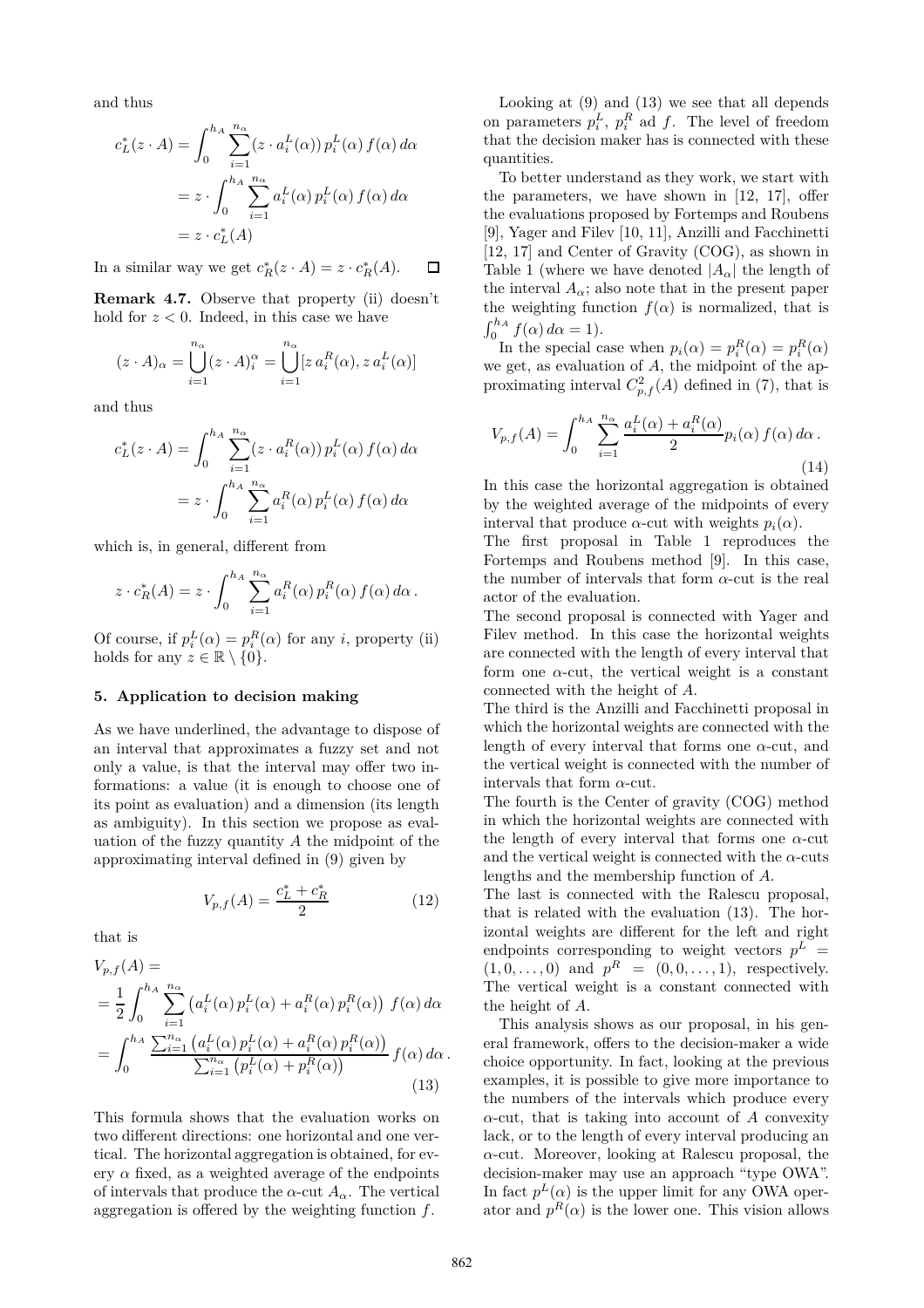Table 1: Fuzzy quantity evaluations

| Evaluation<br>$p_i(\alpha)$<br>$f(\alpha)$<br>$n_{\alpha}$<br>$p_i^L(\alpha) = p_i^R(\alpha) = \frac{1}{a}$<br>Fortemps & Roubens<br>$\int_0^{h_A} n_{\alpha} \, d\alpha$<br>$\begin{split} p_i^L(\alpha) &= p_i^R(\alpha) = \frac{ A_i^{\alpha} }{\left  \begin{matrix} A_{\alpha} \\ A_{i}^{\alpha} \end{matrix} \right } \\ p_i^L(\alpha) &= p_i^R(\alpha) = \frac{ A_{\alpha}^{\alpha} }{\left  A_{\alpha} \right } \end{split}$<br>Yager & Filev<br>$\overline{h_A}$<br>$n_{\alpha}$<br>Anzilli & Facchinetti<br>$\int_0^{h_A} \frac{n_{\alpha}}{ A_{\alpha} } d\alpha$<br>$p_i^L(\alpha) = p_i^R(\alpha) = \frac{ A_i^{\alpha} }{ A_{\alpha} }$<br>COG<br>$\int_X \mu_A(x) dx$<br>$\begin{aligned} p_i^L(\alpha) &= \begin{cases} 1 & i=1 \\ 0 & i>1 \end{cases} \\ p_i^R(\alpha) &= \begin{cases} 1 & i=n_\alpha \\ 0 & iRalescuh_A$ |  |  |
|---------------------------------------------------------------------------------------------------------------------------------------------------------------------------------------------------------------------------------------------------------------------------------------------------------------------------------------------------------------------------------------------------------------------------------------------------------------------------------------------------------------------------------------------------------------------------------------------------------------------------------------------------------------------------------------------------------------------------------------------------------------------------------------------------------------------------------------------|--|--|
|                                                                                                                                                                                                                                                                                                                                                                                                                                                                                                                                                                                                                                                                                                                                                                                                                                             |  |  |
|                                                                                                                                                                                                                                                                                                                                                                                                                                                                                                                                                                                                                                                                                                                                                                                                                                             |  |  |
|                                                                                                                                                                                                                                                                                                                                                                                                                                                                                                                                                                                                                                                                                                                                                                                                                                             |  |  |
|                                                                                                                                                                                                                                                                                                                                                                                                                                                                                                                                                                                                                                                                                                                                                                                                                                             |  |  |
|                                                                                                                                                                                                                                                                                                                                                                                                                                                                                                                                                                                                                                                                                                                                                                                                                                             |  |  |
|                                                                                                                                                                                                                                                                                                                                                                                                                                                                                                                                                                                                                                                                                                                                                                                                                                             |  |  |
|                                                                                                                                                                                                                                                                                                                                                                                                                                                                                                                                                                                                                                                                                                                                                                                                                                             |  |  |

the decision-maker to select an evaluation method according to his own criteria, choosing in a pessimistic or optimistic perspective.

### **5.1. Example**

In order to illustrate how our method works, in this section we use it as defuzzification method to the output of a Mamdani fuzzy logic system that is similar to a client financial risk tolerance model illustrated in [20]. This model has two inputs and one output. The two inputs are annual income (AI) and total net worth (TN), output is client's risk tolerance ability (RT). Suppose the financial experts agree to describe the input variables AI and TN by the linguistic terms (granules) {L (Low), M (Medium), H (High)} and the output variable RT by {L (Low), LM (Low-Medium), M (Medium), MH (Medium-High), H (High)}. Each granule is a fuzzy number in which the domains are :  $X_1 = \{x_1 \times 10^3; 0 \le x_1 \le 100\}$  for input AI,  $X_2 = \{x_2 \times 10^4 \, ; 0 \le x_2 \le 100\}$  for input TN and  $Y = \{y : 0 \le y \le 100\}$  for output RT. The real numbers  $x_1$  and  $x_2$  represent euros in thousands and tens of thousands, correspondingly, while *y* takes values on a psychometric scale from 0 to 100 measuring risk tolerance. In Fig. 3 there are the three variables fuzzified.



Figure 3: Input and output variables of fuzzy logic system



Figure 4: Final output *RT* ∗ of fuzzy logic system

We assume that the financial experts build the following rules-block useful for every client:

| $R_1$ : | ΙF  | AI is L and TN is L | <b>THEN</b> | $RT$ is $L$ |
|---------|-----|---------------------|-------------|-------------|
| R2:     | IF  | AI is L and TN is M | <b>THEN</b> | RT is ML    |
| $R_3$ : | IF  | AI is L and TN is H | <b>THEN</b> | RT is ML    |
| $R_4$ : | IF  | AI is M and TN is L | <b>THEN</b> | RT is ML    |
| $R_5$ : | ΙF  | AI is M and TN is M | <b>THEN</b> | RT is M     |
| $R_6$ : | IF  | AI is M and TN is H | <b>THEN</b> | RT is MH    |
| $R_7$ : | ΙF  | AI is H and TN is L | <b>THEN</b> | RT is MH    |
| Rs:     | IF  | AI is H and TN is M | <b>THEN</b> | RT is MH    |
| $Ra$ :  | IF. | AI is H and TN is H | <b>THEN</b> | $RT$ is $H$ |
|         |     |                     |             |             |

If we set crisp inputs by  $x'_1 = 37$  and  $x'_2 = 72$ , the final output is the piecewise linear fuzzy quantity *RT* <sup>∗</sup> shown in Fig. 4 having formal notation, according to (1),

$$
RT^* = (10.00, 18.67, 41.33, 44.67, 55.33, 61.33, 78.67, 90.00; 0.43, 0.57, 0.27).
$$
 (15)

In Table 2 we present the results of the approximation interval (I) and the evaluation (defuzzification value  $(V)$ ).

Table 2: Approximation interval (I) and defuzzification value  $(V)$  of fuzzy quantity  $RT^*$  for different methods

| Method                  |                |       |
|-------------------------|----------------|-------|
| Fortemps and Roubens    | [32.42, 75.27] | 53.85 |
| Yager and Filev         | [31.15, 78.73] | 54.94 |
| Anzilli and Facchinetti | [32.44, 75.30] | 53.87 |
| COG                     | [23.39, 80.28] | 51.84 |
| Ralescu                 | [25.53, 84.33] | 54.93 |

### **6. Conclusion**

Starting from a general fuzzy set, in this paper we propose a pair of data that are useful to characterize it: an interval and one of its point. The interval gives information on its ambiguity and one of its points offers one of its possible evaluations. This pair of data are essential in fuzzy optimization and in decision making problems where a ranking structure on fuzzy sets is requested to let the possibility to face optimization problems. Our idea offers